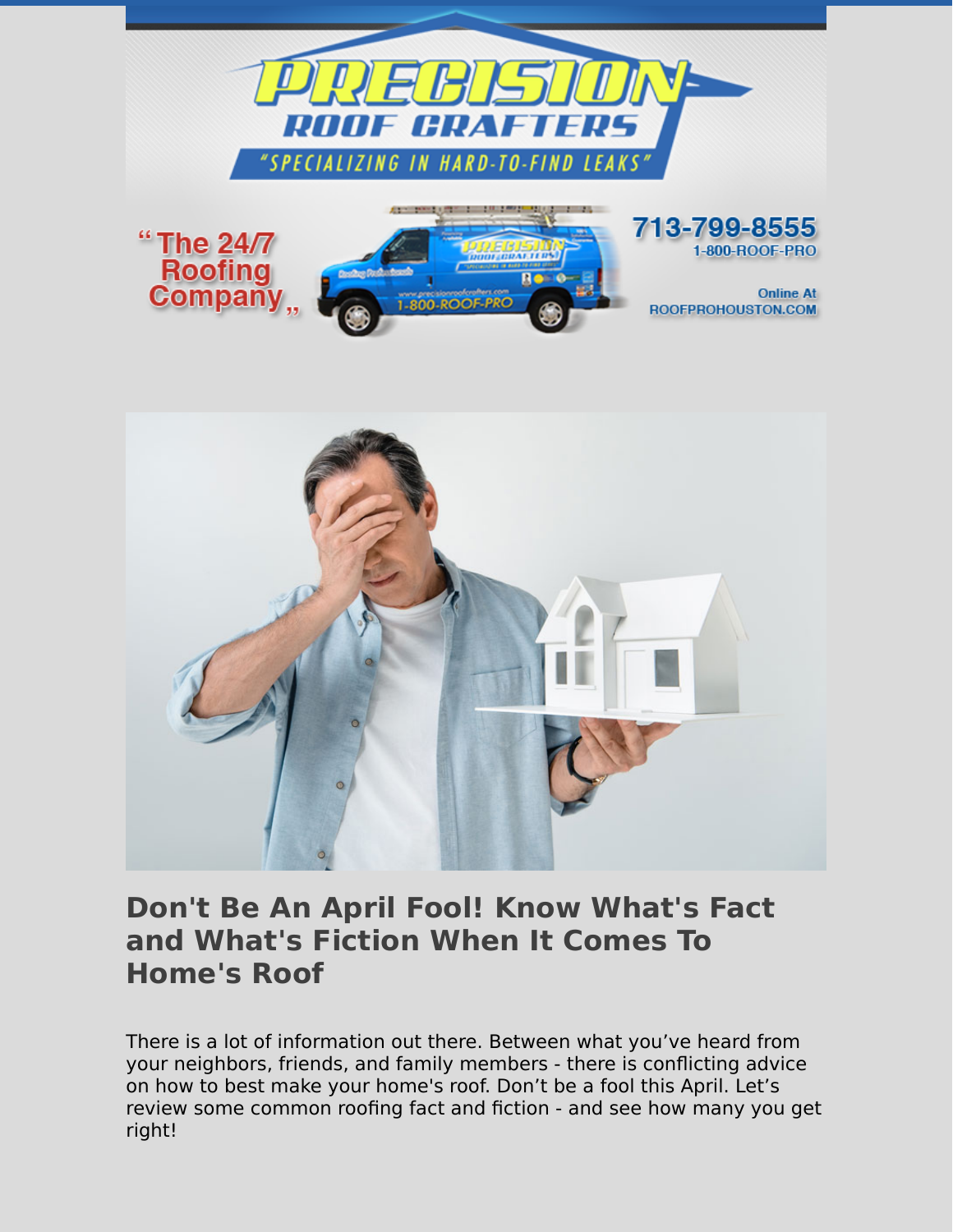"All asphalt shingles are made from the same material, so it doesn't matter what kind you get."

**FICTION.** While some of the core components are the same, there are major differences in the final composition and the manufacturing process. There are lots of options available, so make sure you find the material that is best for your home's needs.

## "You can just install new roofing materials over an existing roof or shingle without concern"

**FICTION.** In most situations, it is best to take the roof back down to the boards (and sometimes even replace those in some instances) before applying new materials. Simply adding another layer of shingles would be faster, but it doesn't address or correct any pre-existing leak or roof weakness concerns.

## "Maintain your roof is important, as it protects multiple components of your home"

FACT. Your home's roof and exterior surfaces need to not just look good. Ultimately, their job is to protect your home from nature 24/7/365. That's why regular inspections and ongoing care are vital.

Contact us [online](https://www.precisionroofcrafters.com/contact-us.php) or call us at [\(713\) 799-8555.](tel:+17137998555)